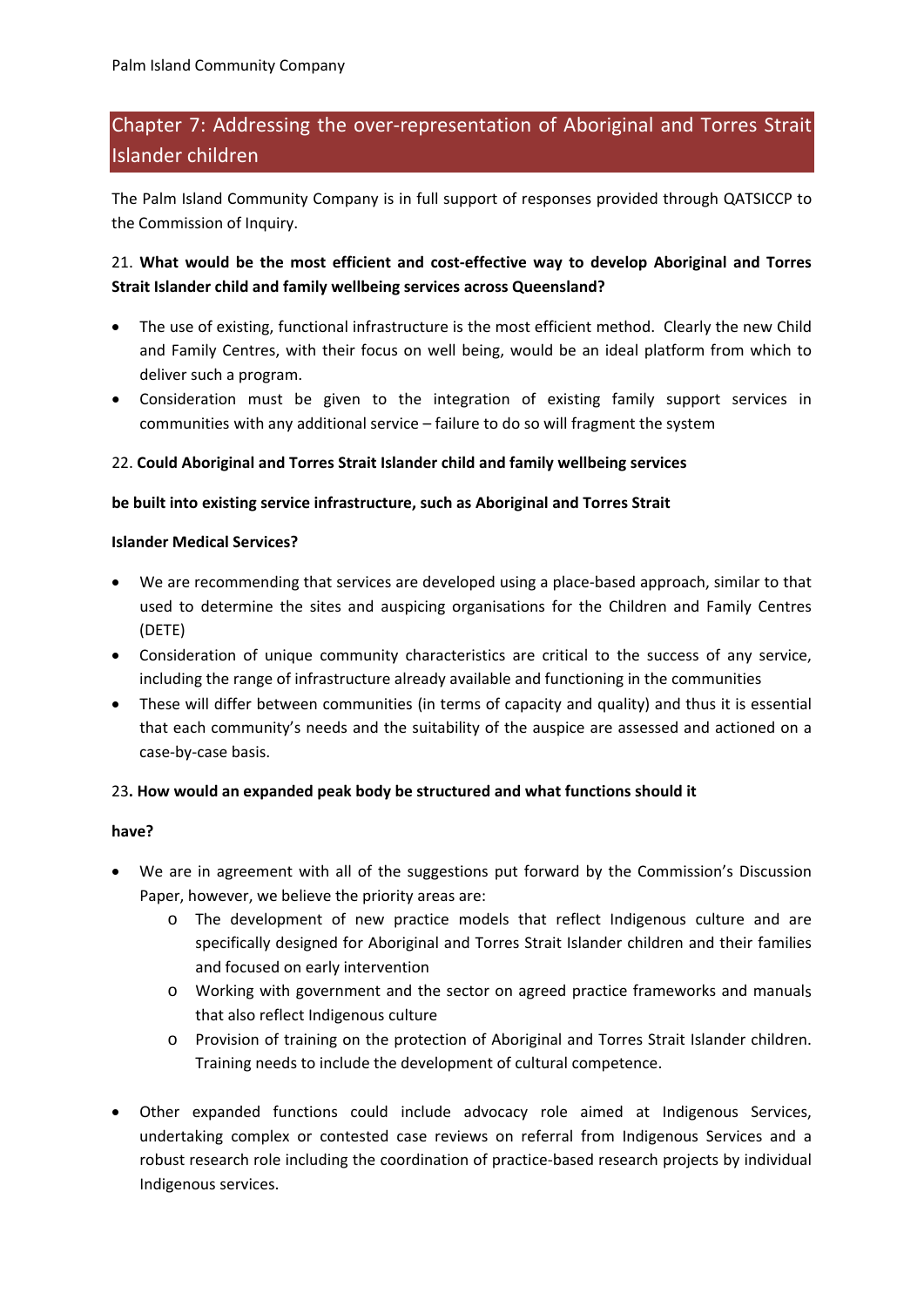## 24. **What statutory child protection functions should be included in a trial of a**

#### **delegation of functions to Aboriginal and Torres Strait Islander agencies?**

- We are in agreement with all proposed statutory functions being partially or fully delegated to agencies as per the Discussion Paper
- However, we see the priority is for the statutory child protection function of **the placement** of an Aboriginal or Torres Strait Islander child (under Section 82 (1) of the *Child Protection Act 1999*) should be delegated to Aboriginal and Torres Strait Islander Agencies.
- Placement decisions have the capacity to cause irrevocable damage to children removed from their parents care. It has been our experience that the cultural suitability and the quality of care services offered to children and their families are the key influences on a child's wellbeing post removal.
- This statutory function alone, if delegated to agencies, will have the most impact of all in improving outcomes to Aboriginal and Torres Strait Islander children who become subject to statutory intervention, and the effect will be immediate.
- Specifically, we are recommending all delegations under the following section are divested to suitable agencies.

## 82 Placing child in care

(1) The chief executive may place the child in the care of—

(a) an approved kinship carer for the child; or

(b) an approved foster carer; or

(c) an entity conducting a departmental care service; or

(d) a licensee; or

(e) if it is not possible, or not in the child's best interests, for

the child to be placed in the care of an entity mentioned in paragraphs (a) to (d)—a provisionally approved carer for the child; or

(f) if the chief executive is satisfied another entity would be the most appropriate for meeting the child's particular protection and care needs—that entity.

*Example for paragraph (f)*—

A particular medical or residential facility may be the most

appropriate entity for a child with a disability.

(2) Also, if the child is in the chief executive's custody or

guardianship under a child protection order, the chief

executive may place the child in the care of a parent of the child

## 25. **What processes should be used for accrediting Aboriginal and Torres Strait**

## **Islander agencies to take on statutory child protection functions and how would**

## **the quality of those services be monitored?**

A combination of processes may suffice for accreditation and monitoring such as

- External accreditation under the Human Service Quality Standards
- monitoring by Child Safety Services individual case workers